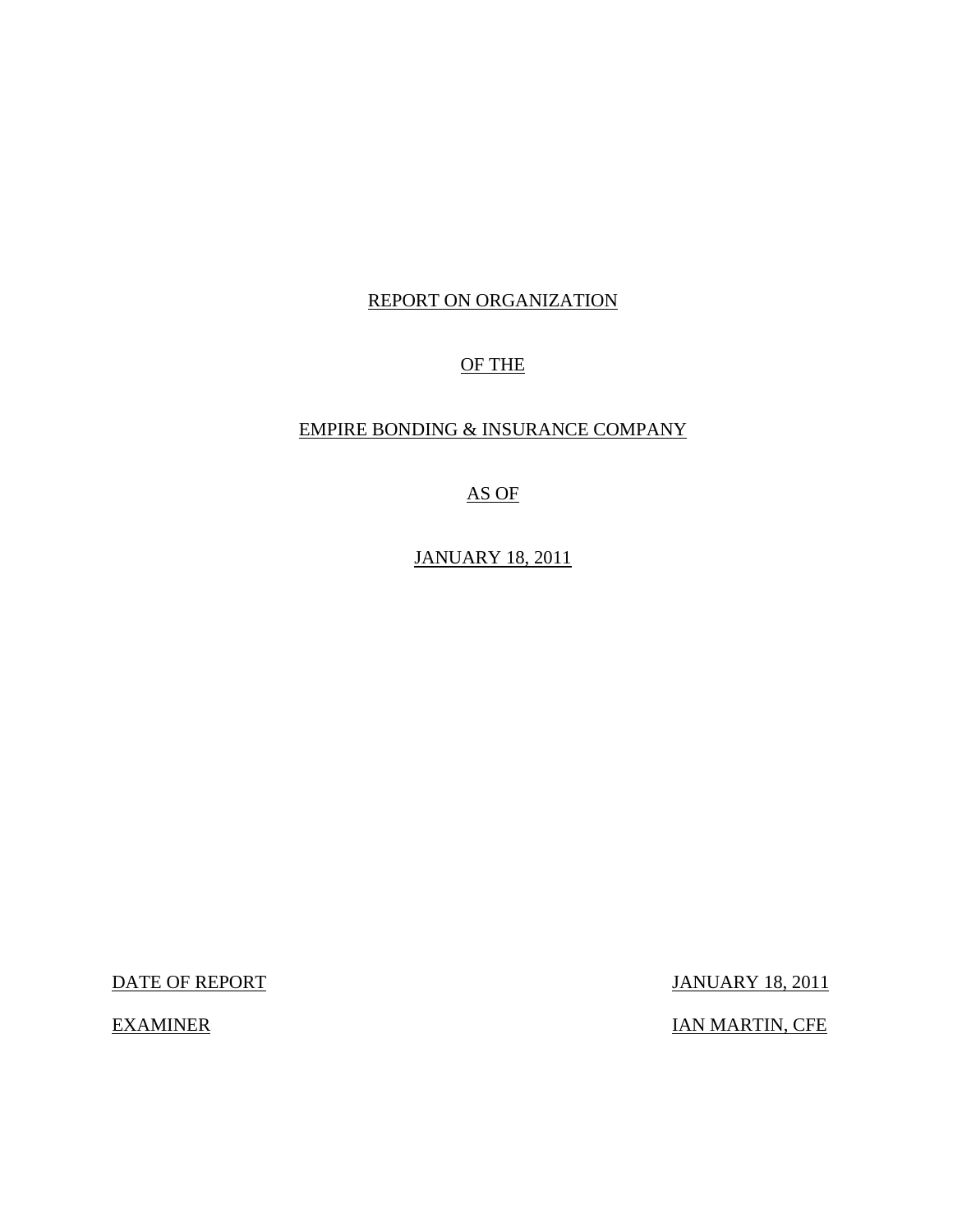# TABLE OF CONTENTS

| ITEM NO. |                                                   | PAGE NO.       |
|----------|---------------------------------------------------|----------------|
| 1.       | Scope of examination                              | $\overline{2}$ |
| 2.       | Incorporation                                     | $\overline{2}$ |
| 3.       | Capitalization and subscription                   | 3              |
| 4.       | <b>Balance</b> sheet                              | $\overline{4}$ |
| 5.       | Authorization powers and minimum capital required | $\overline{4}$ |
| 6.       | Affiliated group                                  | 5              |
| 7.       | Conclusion                                        | 7              |
|          | Affidavit                                         |                |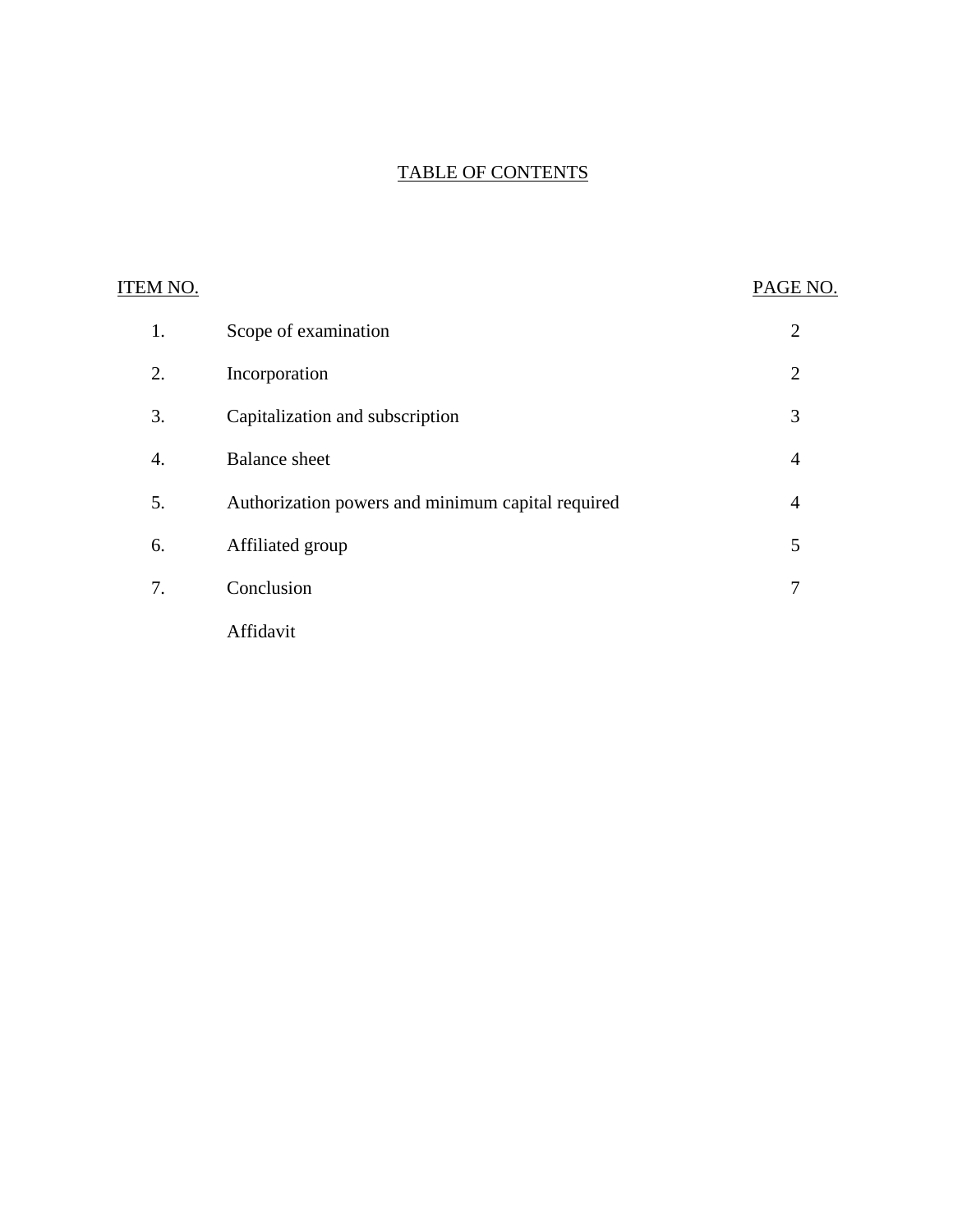

STATE OF NEW YORK INSURANCE DEPARTMENT 25 BEAVER STREET NEW YORK, NEW YORK 10004

January 18, 2011

Mr. James J. Wrynn Superintendent of Insurance Albany, New York 12257

Sir:

Pursuant to the requirements of the New York Insurance Law, and in compliance with the instructions contained in Appointment Number 30619 dated November 16, 2010, attached hereto, I have made an examination on organization of Empire Bonding & Insurance Company, as of January 18, 2011, and submit the following report thereon.

Wherever the designation "the Company" appears herein without qualification, it should be understood to indicate Empire Bonding & Insurance Company.

Wherever the term "Department" appears herein without qualification, it should be understood to mean the New York Insurance Department.

The examination was conducted at the office of the Company located at 62 Nichols Court, Hempstead, NY 11550.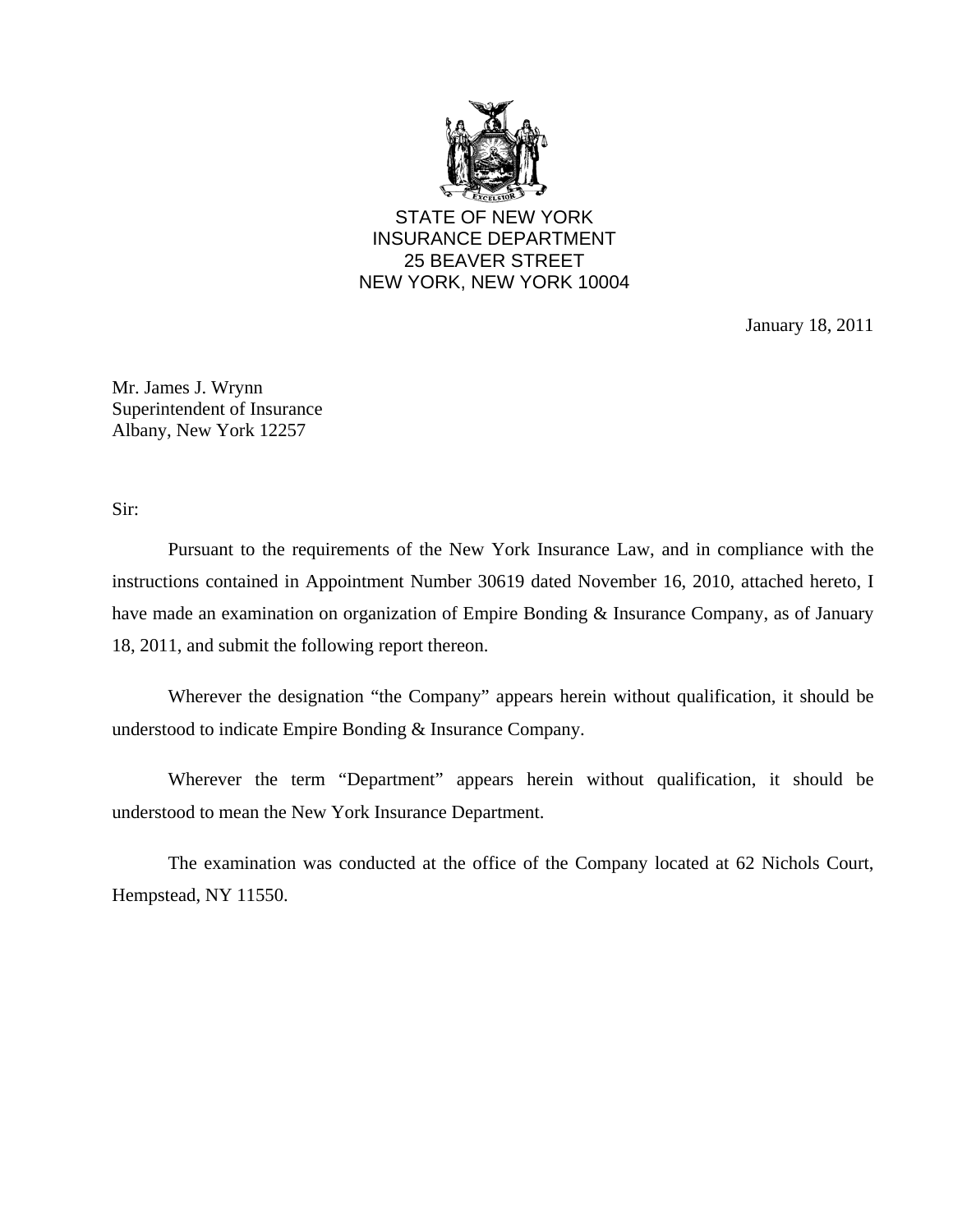### 1. **SCOPE OF EXAMINATION**

<span id="page-3-0"></span>The examination comprised a complete verification of the issuance of the Company's capital stock, the receipt of capital and surplus funds, and the determination of the Company's assets and liabilities. The records examined were the declaration of intention and charter, the by-laws, the certificate of incorporation, the corporate minutes, the stock register and the inter-company and custodial agreements entered into by the Company as of the examination date. In addition, an affidavit, appended hereto, was obtained from two officers of the Company indicating that the transactions noted in this report were lawful and bona fide.

# **2. INCORPORATION**

Empire Bonding & Insurance Company was incorporated under the laws of the State of New York on February 25, 2008. The Department approved the Company's declaration of intention and charter on March 26, 2008. The Company's main administrative office is intended to be located in the Town of Hempstead, County of Nassau, State of New York, and the Company will maintain offices, depositories and agencies elsewhere in the United States or in the world for transaction of its business.

As of the examination date, the Company's board of directors was comprised of the following thirteen members:

| Name and Residence                  | <b>Principal Business Affiliation</b>     |
|-------------------------------------|-------------------------------------------|
| Michael Esquenazi<br>Marlboro, NJ   | Real Estate Broker,<br>Brickman & Company |
| Michelle Esquenazi<br>Oceanside, NY | Owner,<br><b>Empire Bail Bonds</b>        |
| Mario Esquenazi<br>Oceanside, NY    | Retired                                   |
| Ilana Esquenazi<br>Marlboro, NJ     | <b>Full Time College Student</b>          |
| Shayna Esquenazi<br>Oceanside, NY   | <b>Full Time College Student</b>          |
| Sheila Esquenazi<br>Oceanside, NY   | Retired                                   |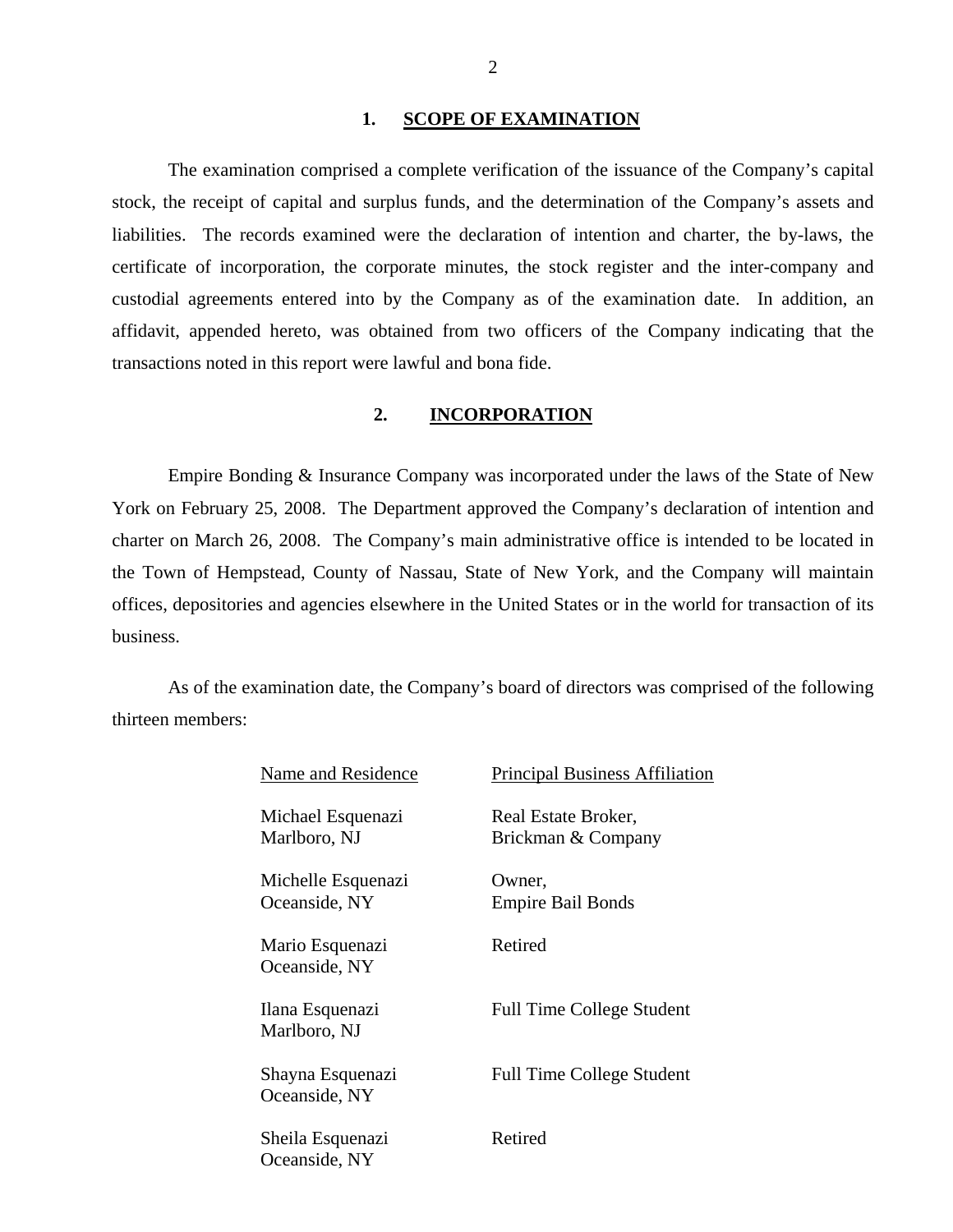<span id="page-4-0"></span>

| <b>Name and Residence</b>         | <b>Principal Business Affiliation</b> |
|-----------------------------------|---------------------------------------|
| Jason Fordin                      | Owner,                                |
| Bellmore, NY                      | <b>Empire Bail Bonds</b>              |
| Wendy Fordin                      | Owner,                                |
| North Massapequa, NY              | <b>Empire Bail Bonds</b>              |
| Eileen Goldberg<br>Old Bridge, NJ | Retired                               |
| Robert Goldberg<br>Old Bridge, NJ | Retired                               |
| Rose Goldberg<br>Flushing, NY     | Retired                               |
| Robert Hazzard                    | Owner,                                |
| Mineola, NY                       | Hazzard $\&$ Associates P.C.          |
| Russell Lusterman                 | Owner,                                |
| Flushing, NY                      | Lusterman, Penn & Co.                 |

As of January 18, 2011, the principal officers of the Company were as follows:

| Michelle Esquenazi<br>President & Chief Executive Officer<br>Wendy Fordin<br>Secretary<br>Jason Fordin<br><b>Treasurer</b><br><b>Robert Hazzard</b> | <b>Name</b> | Title                                                 |
|-----------------------------------------------------------------------------------------------------------------------------------------------------|-------------|-------------------------------------------------------|
|                                                                                                                                                     |             | Vice President, General Counsel & Assistant Secretary |

## **3. CAPITALIZATION AND SUBSCRIPTION**

Empire Bonding & Insurance Company is a stock company owned by Empire Surety Holdings, Inc. The Company has an authorized capital of \$1,000,000, consisting of 100 shares of common stock at \$10,000 par value per share. On July 7, 2009, the Company issued 100 shares of common stock to Empire Surety Holdings, Inc. for a consideration of \$1,500,000, of which \$1,000,000 represents common stock and \$500,000 represents gross paid in and contributed surplus. In 2010, Empire Surety Holdings, Inc. contributed an additional \$13,600 of gross paid in and contributed surplus in order to cover certain operating expenses prior to licensing.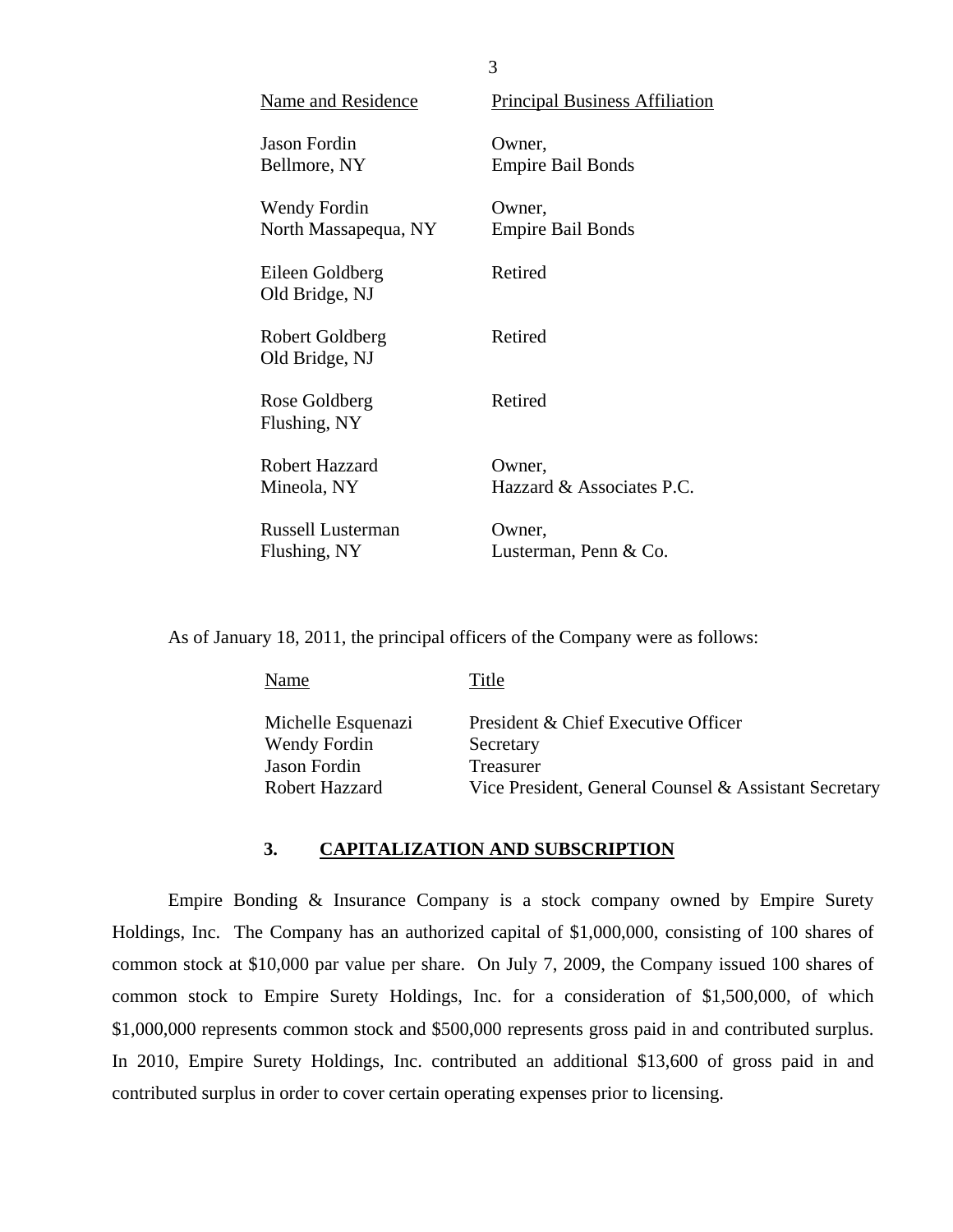## **4. BALANCE SHEET**

The following shows the assets, liabilities and surplus as regards policyholders as determined by this examination as of January 18, 2011 and as reported by the Company:

### **Assets**

| <b>Bonds</b> – US Treasury Notes<br><b>Short Term Investments - Money Market</b><br>Cash on Deposit |             | 499,145<br>1,004,339<br>6,163 |
|-----------------------------------------------------------------------------------------------------|-------------|-------------------------------|
| Total admitted assets                                                                               |             | \$1,509,647                   |
| Liabilities                                                                                         |             |                               |
| <b>Total liabilities</b>                                                                            |             | \$<br>$\theta$                |
| Capital and Surplus                                                                                 |             |                               |
| Common capital stock                                                                                | \$1,000,000 |                               |
| Gross paid in and contributed surplus                                                               | 513,600     |                               |
| Unassigned funds (surplus)                                                                          | (3,953)     |                               |
| Total surplus as regards policyholders                                                              |             | 1,509,647                     |
| Total liabilities and surplus as regards policyholders                                              | \$1,509,647 |                               |

## **5. AUTHORIZATION POWERS AND MINIMUM CAPITAL REQUIRED**

The Company is authorized to transact the kind of insurance as defined in the following numbered paragraph of Section 1113(a) of the New York Insurance Law:

| <b>Paragraph</b> | Line of Business              |
|------------------|-------------------------------|
| 16               | Fidelity and surety insurance |

Based on the line of business for which the Company is licensed and the Company's current capital structure, and pursuant to the requirements of Articles 13 and 41 of the New York Insurance Law, the Company is required to have an initial surplus to policyholders of \$1,500,000 and thereafter maintain a minimum surplus to policyholders in the amount of \$1,000,000. The Company meets these requirements.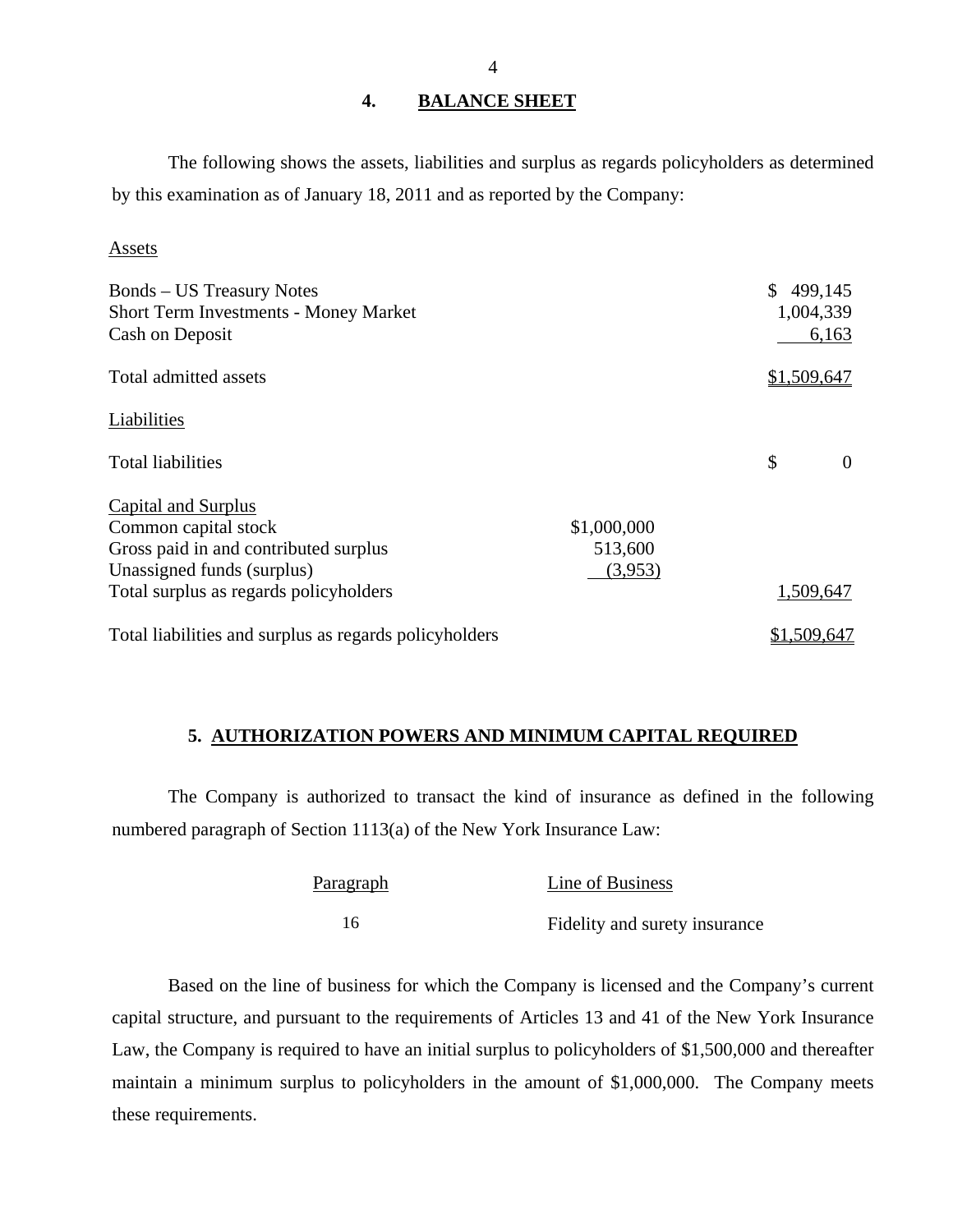## **6. AFFILIATED GROUP**

<span id="page-6-0"></span>Empire Bonding & Insurance Company is a stock insurance company and is wholly-owned by Empire Surety Holdings, Inc., which is in turn owned by Michelle Esquenazi, Wendy Fordin and Jason Fordin. The two companies are governed by same set of directors and officers. Empire Bonding Agency, Inc., Jawan Inc., Sim 3 Corporation, and Sim 3 Management Corp., are all producer agencies that are owned by the Michelle Esquenazi, Wendy Fordin and Jason Fordin in varying percentages as shown in the chart below.

The following is the organization chart of the affiliated group at January 18, 2011:

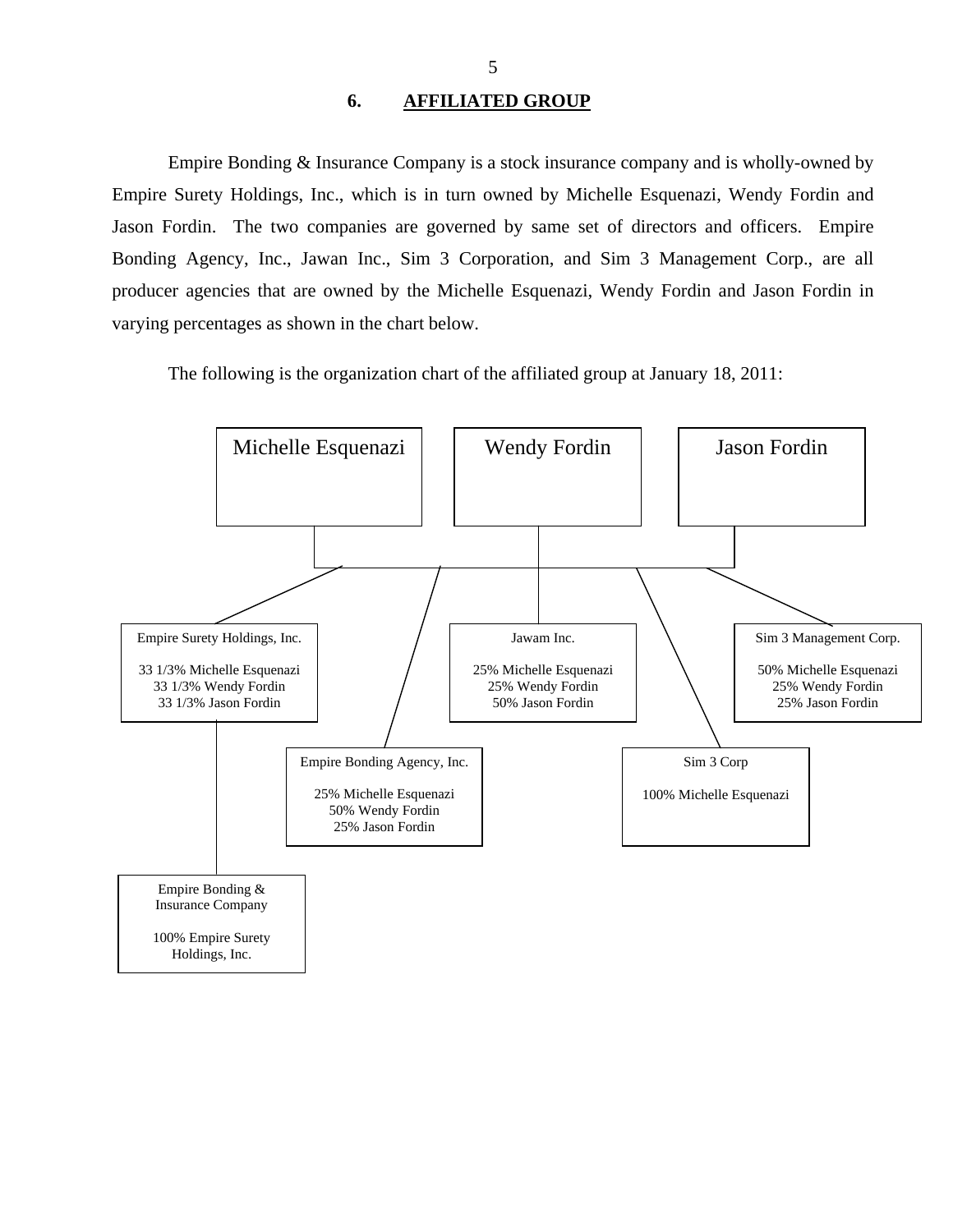Pursuant to Article 15 of the New York Insurance Law, the Company filed with the Department the agreements noted below:

#### Service Agreement

Effective February 10, 2010, the Company entered into a service agreement with Empire Bonding Agency, Inc. ("Empire"). The agreement sets forth the terms and conditions whereby Empire agrees to provide administrative, investment and legal services to the Company. Pursuant to the agreement, the Company agrees to reimburse Empire for such services and in accordance with the requirements of the Department Regulation 30 and to any extent practicable to reflect actual costs.

The agreement was submitted to the Department and non-disapproved pursuant to Section 1505(d)(3) of the New York Insurance Law.

#### Producer Agreement

Effective February 1, 2010, the Company entered into separate producer's agreement with Empire Bonding Agency, Inc., Jawan Inc., Sim 3 Corporation, and Sim 3 Management Corp. The Company and the producers are members of the same holding company system as defined in Article 15 of the New York Insurance Law. The producer's agreement set forts the terms and conditions whereby the Company appoints the producers as agencies of the Company, for the purposes of soliciting and writing of bail bonds. The producers agreed that the premiums to be charged and collected on behalf of the Company shall be at the rates as may be approved by the Superintendent of Insurance of the State of New York, and shall not exceed those permitted by Article 68 of the New York Insurance Law.

The agreement was submitted to the Department and non-disapproved pursuant to Section 1505(d)(3) of the New York Insurance Law.

#### Tax Allocation Agreement

Effective January 1, 2011, the Company entered into a tax allocation agreement with Empire Surety Holdings, Inc. The agreement sets forth the terms and conditions whereby the parties, which constitute a "Consolidated Group" pursuant to the Internal Revenue Code, agree to the filing of consolidated tax returns and payment of consolidated tax liability. The agreement is on file with the Department.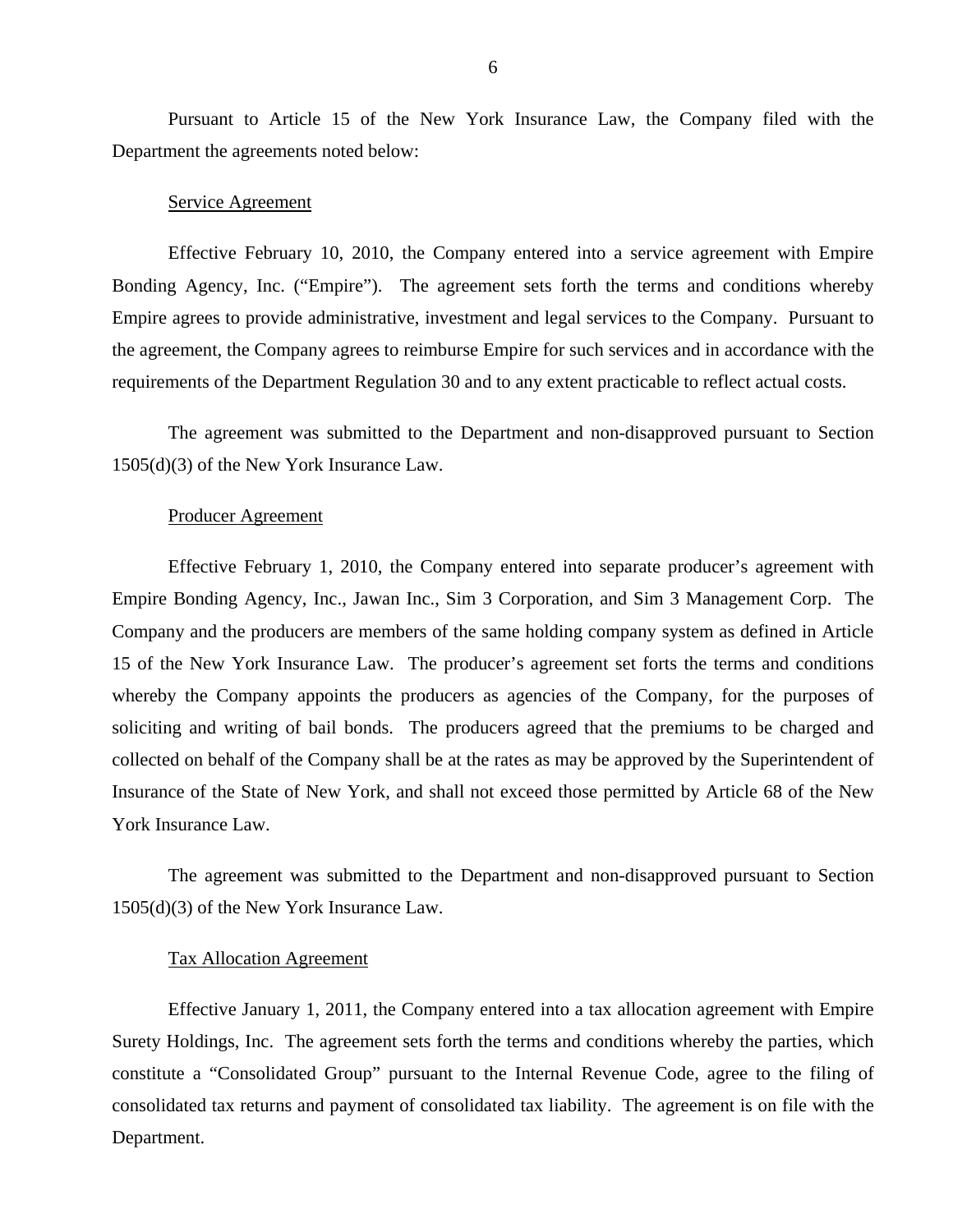## **7. CONCLUSION**

<span id="page-8-0"></span>Based on the foregoing examination, it is concluded that the Company sold 100 shares of common stock with a par value of \$10,000 per share. These shares represented the total authorized and issued stock for which the Company received a consideration of \$1,513,600 of which \$1,000,000 represents capital paid in and \$513,600 represents gross paid in and contributed surplus.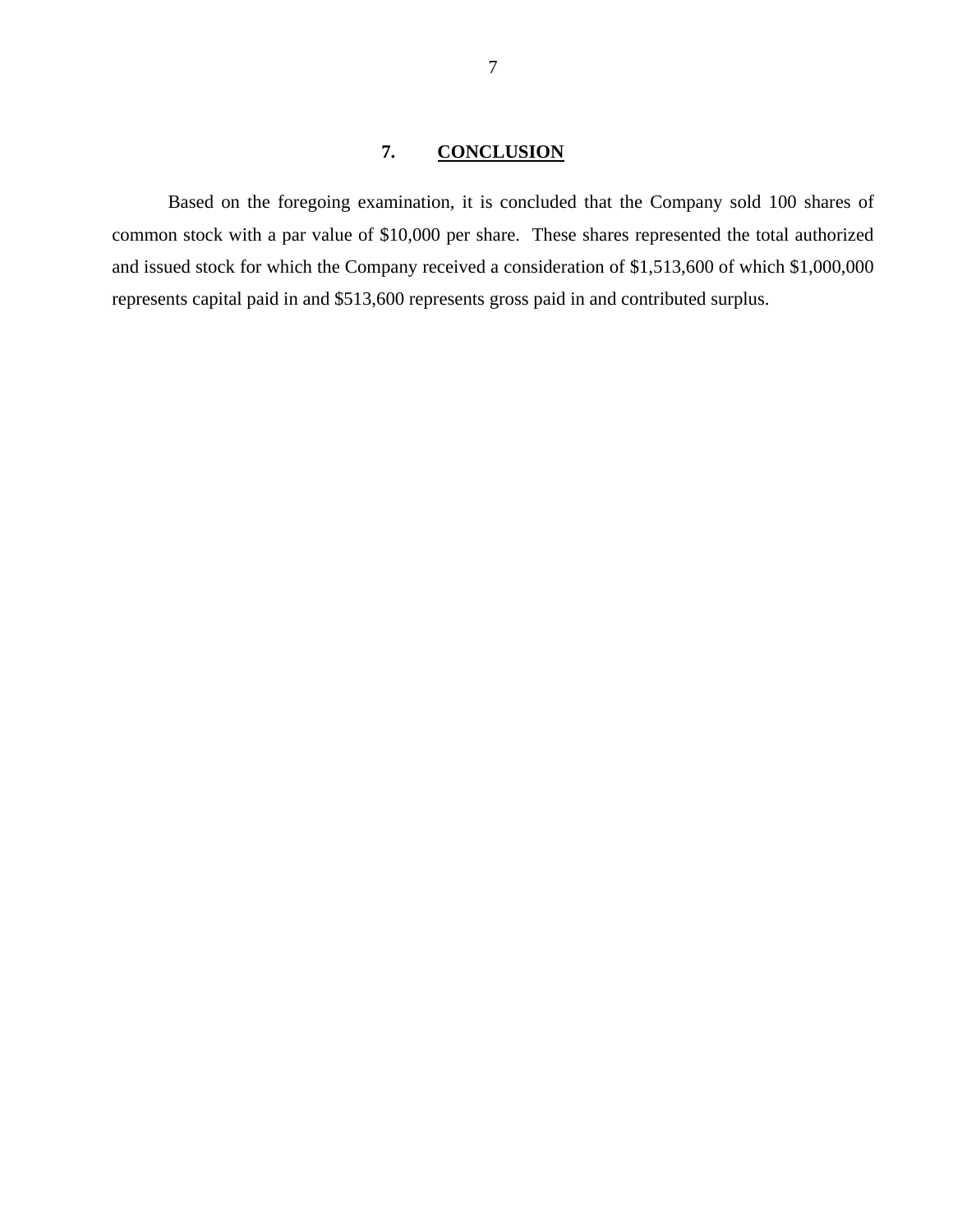Respectfully submitted,

 $\sqrt{s/2}$  $\sqrt{s}$ /s/

 Ian Martin Senior Insurance Examiner

STATE OF NEW YORK ) )SS:  $\mathcal{L}$ COUNTY OF NEW YORK )

IAN MARTIN, being duly sworn, deposes and says that the foregoing report, subscribed by him, is true to the best of his knowledge and belief.

 $\sqrt{s}$  Ian Martin  $\sqrt{s}$ /s/

Subscribed and sworn to before me

this  $\qquad \qquad \text{day of} \qquad \qquad .2011.$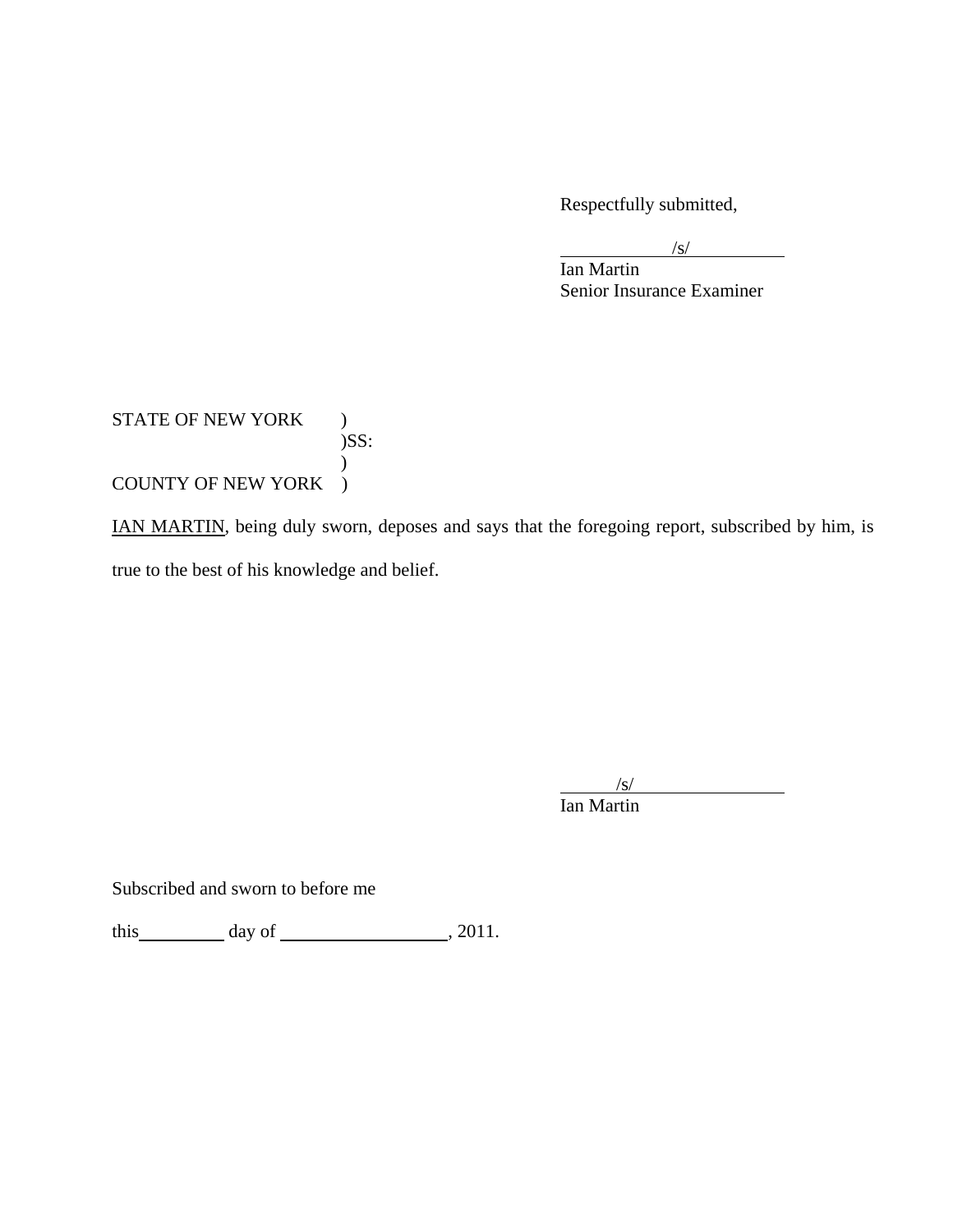STATE OF NEW YORK,

STATE OF NEW YORK,<br>
COUNTY OF NASSAU
<sup>1</sup> COUNTY OF NASSAU (1)

The undersigned each an executive officer of EMPIRE BONDING & INSURANCE COMPANY) (the "Company") duly sworn, depose and say under oath that, on the date of  $1/18/2011$ :

- (1) Each of the undersigned is an officer of the Company.
- (2) The Company's capital and surplus equals ONE MILLION FIVE HUNDRED THIRTEEN THOUSAND SIX HUNDRED DOLLARS (\$1,513,600), consisting of paid in capital of ONE MILLION DOLLARS (\$1,000,000) and contributed surplus of FIVE HUNDRED THIRTEEN THOUSAND SIX HUNDRED DOLLARS (\$513,600) (the "Capital and Surplus"). The capital is on deposit with NEW YORK COMMERCIAL BANK and surplus is on deposit with MANUFACTURERS AND TRADERS TRUST COMPANY, N.A. and NEW YORK COMMERCIAL BANK.
- (3) No part of the Capital and Surplus has been withdrawn, pledged, or in any way impaired.
- (4) No part of the Capital and Surplus is to be invested or otherwise legitimately used<br>or appropriated except for the sole and exclusive use and benefit of the Company.<br>(5) There is no agreement or understanding, express or appropriated except for the sole and exclusive use and benefit of the Company.
	- (5) There is no agreement or understanding, express or implied, made or existing between the Company and its officers, or any or either of them, or any person or persons, to the effect or import that the money paid in by any stockholder shall be loaned or returned to it.
	- (6) Neither the Company nor any of its officers is in any way, manner or form pledged or committed to make any investment, loan or disposition of the Capital and Surplus, or any part or portion thereof, which is not in strict conformity in all respects with the provisions of the Insurance Law of the State of New York.
	- $(7)$  The Capital and Surplus is the property of the Company and is possessed by the Company in its corporate name and capacity for the benefit of its policyholders.

 $\frac{1}{s}$   $\frac{1}{s}$   $\frac{1}{s}$   $\frac{1}{s}$   $\frac{1}{s}$   $\frac{1}{s}$  (Signature)  $\frac{1}{s}$  (Date)  $\frac{1}{s}$  (Date)  $(\text{title})$   $(\text{title})$ Subscribed, and sworn to before me this  $15^{\mu}$  day of *fthrowing* 2011 (Signature) Notary Public

 $\frac{\sqrt{12\epsilon} \mathcal{E} H \pi r}{\text{(title)}}$ 

ROBERT **S.** HAZZARD Notary Pulllic, State of New **York**  ~o. 021-1A6036414 , **(.,...,,..,7** Qualified in Queens County **-Active** Commission Expires January 24, 20  $17$